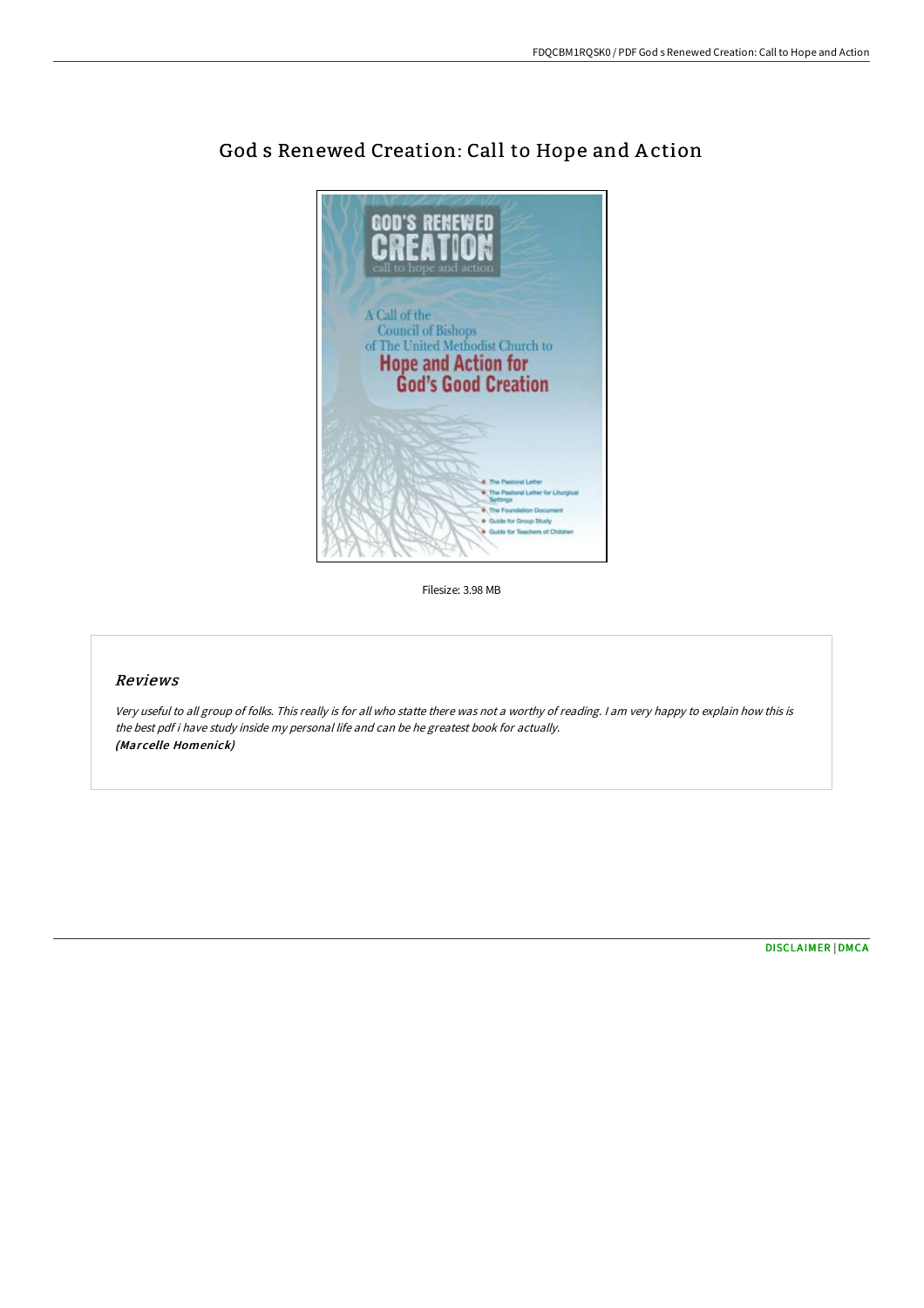## GOD S RENEWED CREATION: CALL TO HOPE AND ACTION



To get God s Renewed Creation: Call to Hope and Action eBook, please access the button listed below and download the document or have access to additional information that are related to GOD S RENEWED CREATION: CALL TO HOPE AND ACTION ebook.

Cokesbury, United States, 2010. Paperback. Book Condition: New. 274 x 211 mm. Language: English . Brand New Book \*\*\*\*\* Print on Demand \*\*\*\*\*. Pandemic poverty and disease Environmental degradation The proliferation of weapons and violence God s people and God s planet suffer; God s people cannot remain silent. Answer the Call God s creation is in crisis. This beautiful natural world is a loving gift from God, the Creator of all things seen and unseen. God has entrusted its care to all of us, but we have turned our backs on God and on our responsibilities. Our neglect, selfishness, and pride have fosteredpoverty and disease, environmental degradation, andthe proliferation of weapons and violence. Despite these interconnected threats to life and hope, God s creative work continues. Despite the ways we all contribute to these problems, God still invites each one of us to participate in the work of renewal. We must begin the work of renewing creation by being renewed in our own hearts and minds. We cannot help the world until we change our way of being in it. The bishops of The United Methodist Church urgently call all United Methodists and people of goodwill around the world to confront these global threats to God s good creation. How? Use this resource to raise awareness through worship and congregation-wide study; encourage individuals to get involved and respond to the call that leads to transforming change. Death and destruction do not have the final word. Will you participate in God s renewing work? The Pastoral Letter read aloud in worship, classes, gatherings, and at events The Pastoral Letter for Liturgical Settings the pastoral letter with congregational responses included, created especially for congregational worship The Foundation Document in-depth background on the urgent issues of our time that affect God s...

- B Read God s Renewed [Creation:](http://digilib.live/god-s-renewed-creation-call-to-hope-and-action-p.html) Call to Hope and Action Online
- $\sqrt{1}$ [Download](http://digilib.live/god-s-renewed-creation-call-to-hope-and-action-p.html) PDF God s Renewed Creation: Call to Hope and Action